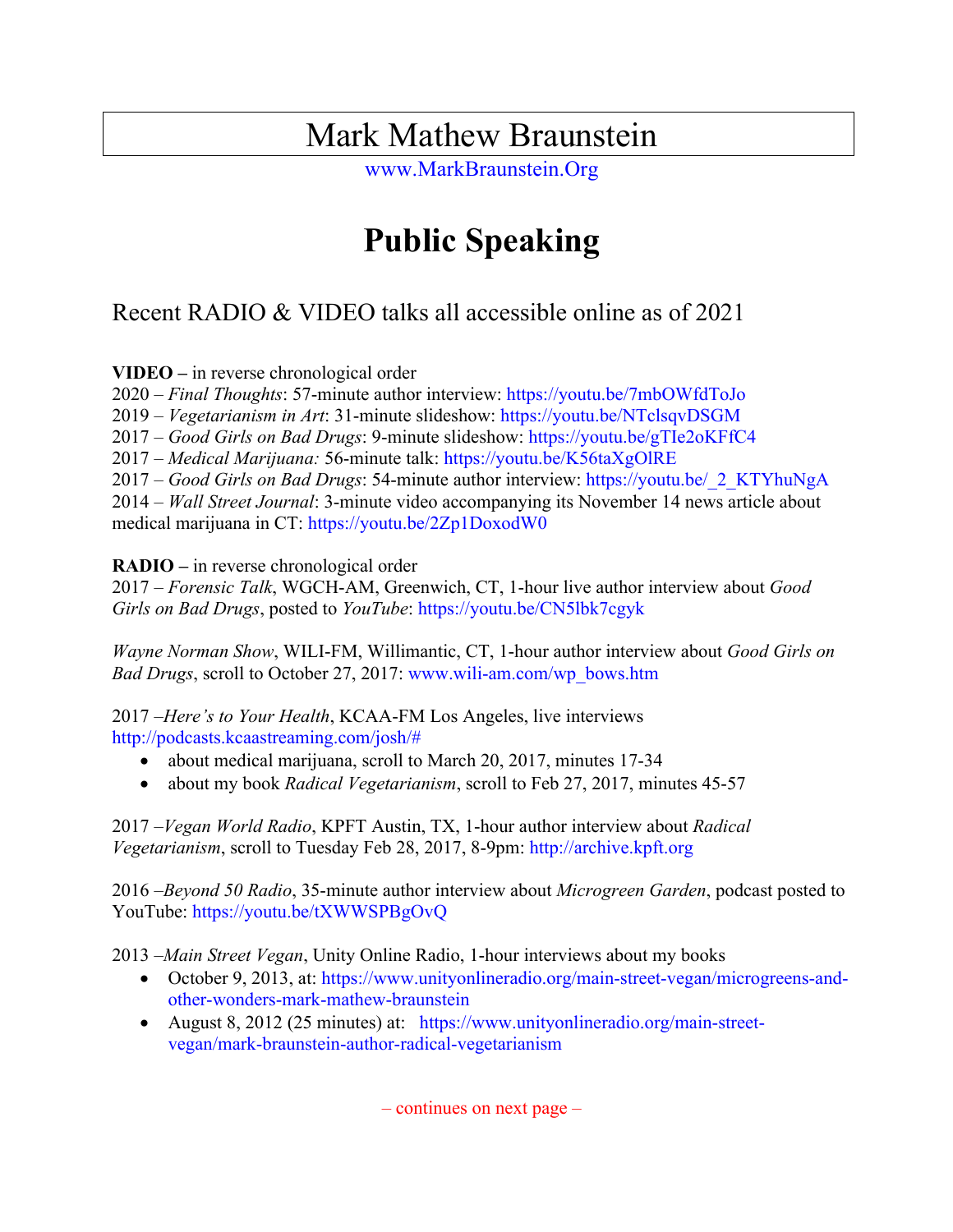#### **BRAUNSTEIN** / Public Speaking / page 2 of 3

#### **Additional TALK SHOWS & NEWS BROADCASTS**

¤ *FM radio live or phone interviews*: Allan Colmes show, WPIX NYC; Buddy Cianci show, WHJJ Providence; Time for a Change show, WBAI in NYC; Wayne Pacelle show, WPKT Bridgeport, CT; WESU Middletown, CT; Lewis Harrison show, WROX, upstate NY; Nilon Report, WSRQ Sarasota, FL; *& many more*

¤ *Network TV*: CT evening news interviews about medical marijuana, more than 10 times on NBC, ABC, CBS, Fox, compilation at: https://youtu.be/cji9DMe7t0o

¤ *Cable TV*: nationally-syndicated "Animal Rights"; CT-based "Environmental Forum"; CTbased "Side Bar"; *and more* (videotape recordings available for all)

### **CONFERENCES**

¤ Compassionfest, 5th annual in 2019, 4th annual in 2018, http://www.compassionfest.net/content/demos-and-workshops

¤ Whole Life Expos, Boston & NYC, 1983 & 1984 & 1985 & 1986

¤ Vegetarian Summerfests, North American Vegetarian Society (NAVS) 5 day conferences, most years 1981-95 & 2011 & 2019, http://vegetariansummerfest.org

¤ New England vegetarian conferences, single day events, CT 1994 & RI 1996

¤ Animal Rights National Conference, 1981 & 1982 & 1983 www.arconference.org

¤ International Compassionate Living Festival, Raleigh, NC (research for my slideshow lecture was funded by a grant from the Culture and Animals Foundation), 1992

 $\odot$  Animals as Food, Providence, RI, 1998

¤ Medicinal Marijuana Symposia, Brown University, Providence, RI, 2003 & 2004

¤ National Clinical Conference on Cannabis Therapeutics, 6th biannual, Warwick, RI, 2010 http://medicalcannabis.com/Clinical-Conferences/2010-warwick-ri & my article at: www.markbraunstein.org/medical-marijuana (scroll down to 11th article)

**GRASSROOTS GROUPS TALKS** advocating animal rights, wildlife conservation, and vegetarianism

¤ NYC, mostly Manhattan (more than 20X), Chicago (2X), Boston (3X), Providence (more than 8X), Long Island (2X), Hartford (4X), New Haven, New London CT, Willimantic CT, Storrs CT (6X), Colchester CT (2X), Fairfield CT, Philadelphia, Columbia SC, Montreal, St. Louis

 $-$  continues on next page  $-$